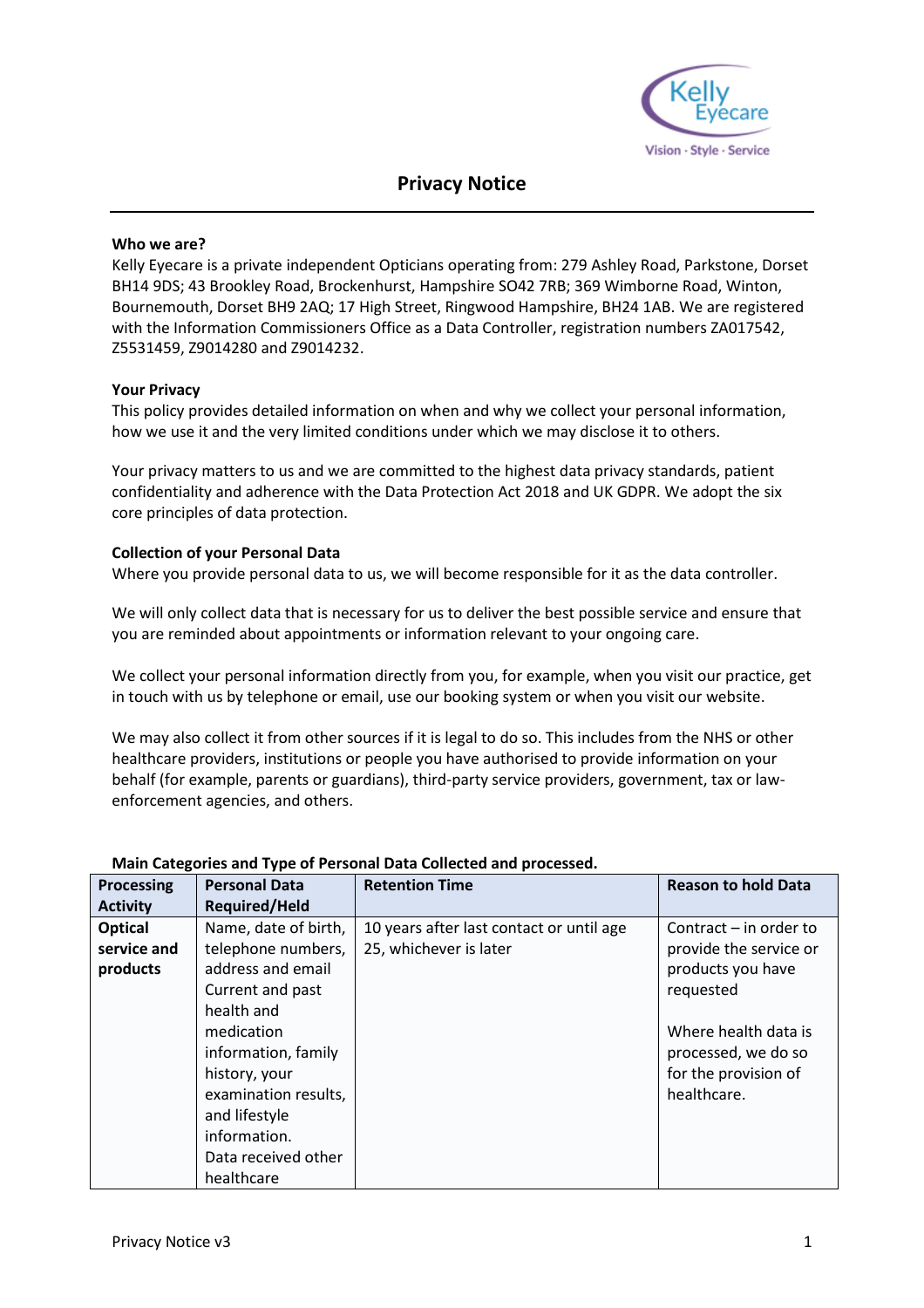

|                      | professionals as    |                                          |                          |
|----------------------|---------------------|------------------------------------------|--------------------------|
|                      | part of your        |                                          |                          |
|                      | ongoing care        |                                          |                          |
| <b>Reminders</b>     | Name, email         | 10 years after last contact or until age | Contract – In order to   |
|                      | address, address,   | 25, whichever is later or until asked to | provide the ongoing      |
|                      | telephone numbers   | stop by you                              | service appointment      |
|                      |                     |                                          | reminders are sent       |
|                      |                     |                                          |                          |
| <b>Marketing</b>     | Name, email         | Until asked to stop by you or until      | Legitimate interests -   |
|                      | address, address,   | consent withdrawn by you                 | we will provide          |
|                      | telephone number    |                                          | information which we     |
|                      |                     |                                          | believe is of genuine    |
|                      |                     |                                          | interest to you.         |
|                      |                     |                                          |                          |
|                      |                     |                                          | Consent - you have       |
|                      |                     |                                          | given consent to         |
|                      |                     |                                          | receive information      |
|                      |                     |                                          | about products or        |
|                      |                     |                                          | services that are of     |
|                      |                     |                                          | interest to you          |
| Credit/Debit         | Cardholder name,    | Duration of the transaction              | Contract - you have      |
| card                 | card number,        |                                          | agreed to provide        |
| payments             | security number     |                                          | these details to pay for |
|                      |                     |                                          | the service or products  |
|                      |                     |                                          | ordered                  |
| <b>Collection of</b> | Cookie information  | See Cookie Policy                        | Consent - Ensuring       |
| online               | IP address          | https://www.kellyeyecare.co.uk/cookies-  | visitors get the best    |
| identifiers          | Device ID           | policy                                   | experience.              |
| for                  | Session ID          |                                          |                          |
| analytical           | Interaction history |                                          |                          |
| purposes             | Website feedback    |                                          |                          |
| (Cookies)            |                     |                                          |                          |

We treat all personal data as sensitive but acknowledge that we also process special category data including health data and children's data.

## **Sharing of Personal Data**

During the delivery of our service to you, we will share your data with other companies who are critical for the provision of our service to you and will be viewed as Data Processors. They are under contract with us and have provided sufficient guarantees that they will process your data only as per the terms of that contract and throughout processing activities will ensure your data is protected using appropriate technical and organisation measures.

Our operations are based in the UK, and your personal information is generally processed within the UK and countries within the European Economic Area (EEA). In some instances, we may transfer your personal information to third countries, for example, where our suppliers or cloud service providers are situated outside the UK and EEA.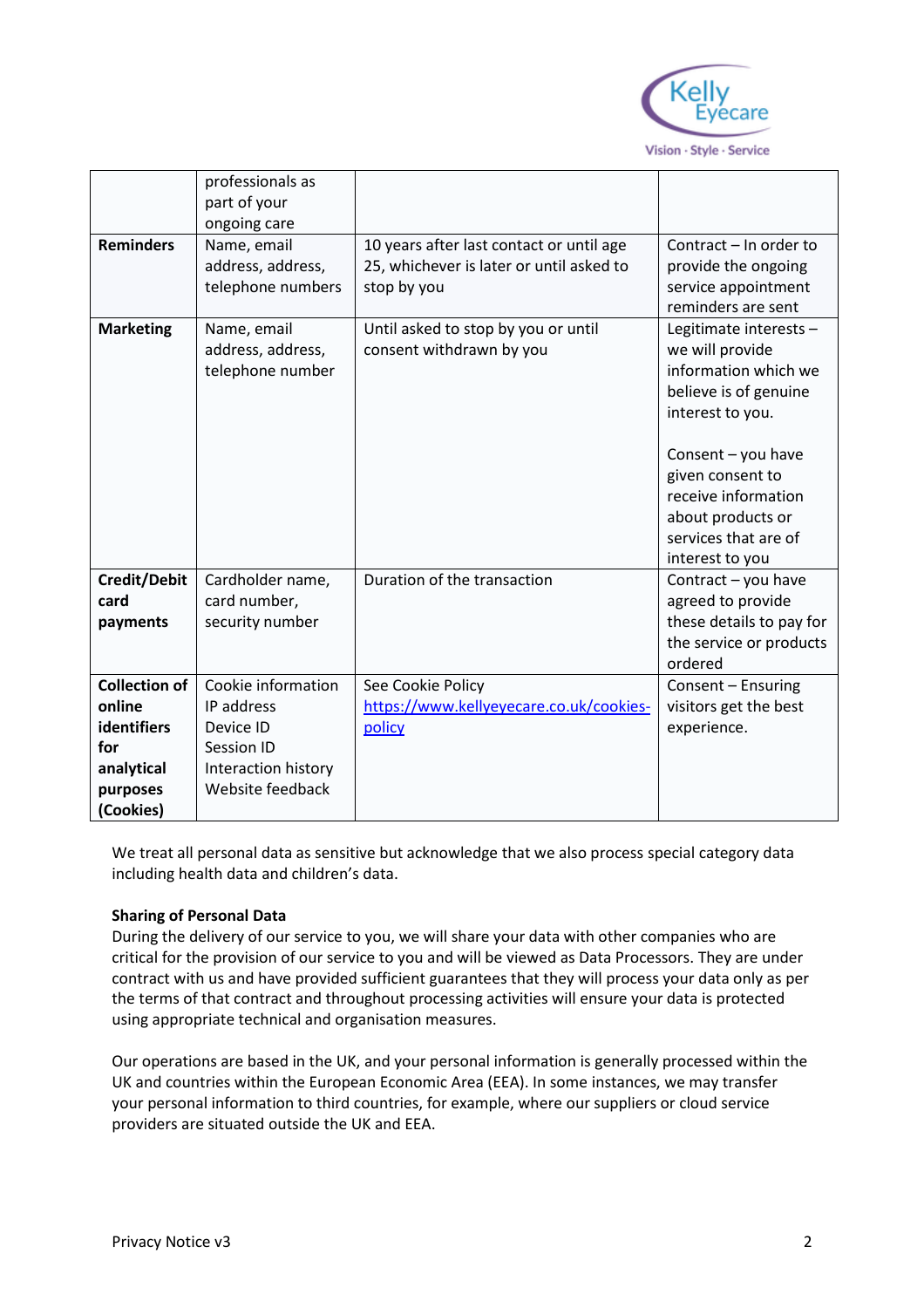

If the recipient is situated in a third country that has not received an adequacy decision from the relevant regulator, we will ensure additional safeguards are in place including the use of applicable standard contractual clauses.

A full list of processors is available from our Data Protection Officer.

Where necessary we may disclose your information to health care professionals including the NHS. We may also pass information to external agencies and organisations, including the police, for the prevention and detection of fraud and criminal activity. Should any claim be made, we may pass your personal information to our insurers and, if our business is wholly or partially transferred to a third party, your personal information may be one of the transferred assets.

## **Securing and Processing of your Personal Data**

To provide and manage our services your electronic data is stored and processed by Optix Software Ltd within their UK facilities, certified to ISO27001, which has appropriate security processes in place.

Your data is also stored within our own IT systems, which are secured to prevent access or intrusion by anyone who is not authorised to have access to your data. Our practices are operated to ensure that all records and equipment holding your personal data are physically protected.

In the unlikely event that we lose your data, or a device on which your data resides, or it is accessed by someone unauthorised, we have a duty to inform you immediately if the loss or unauthorised access of your data has potential to cause you harm. We will also report this to the Information Commissioners Office, who are responsible for regulating data protection legislation in the UK. <https://ico.org.uk/>

## **Your rights in relation to personal data**

Under UK data protection law, you have following rights which you can exercise by emailing our Data Protection Officer on KellyEyeCaredpo@clinicaldpo.com

| <b>Right</b>                        | <b>Explanation</b>                                                  |
|-------------------------------------|---------------------------------------------------------------------|
| Right to be Informed                | This means that we have to be transparent in how we collect and     |
|                                     | use your personal data                                              |
| <b>Right of Access</b>              | You have the right to access your personal data.                    |
| <b>Right to Rectification</b>       | If the information we hold about you is inaccurate or incomplete    |
|                                     | you can request that we correct this                                |
| <b>Right to Erasure</b>             | You can request that we delete or remove personal data in certain   |
|                                     | circumstances                                                       |
| <b>Right to Restrict Processing</b> | You have the right to request that we cease processing your data if |
|                                     | you consider it inaccurate or incomplete and/or                     |
|                                     | you object to the reason we're processing your data                 |
|                                     | We will review the validity of your request and respond to you with |
|                                     | our decision                                                        |
| <b>Right to Data Portability</b>    | Where you have consented to our processing your data or where       |
|                                     | the processing is necessary for us to deliver a contract you can    |
|                                     | request a copy of that data be provided to a third party            |